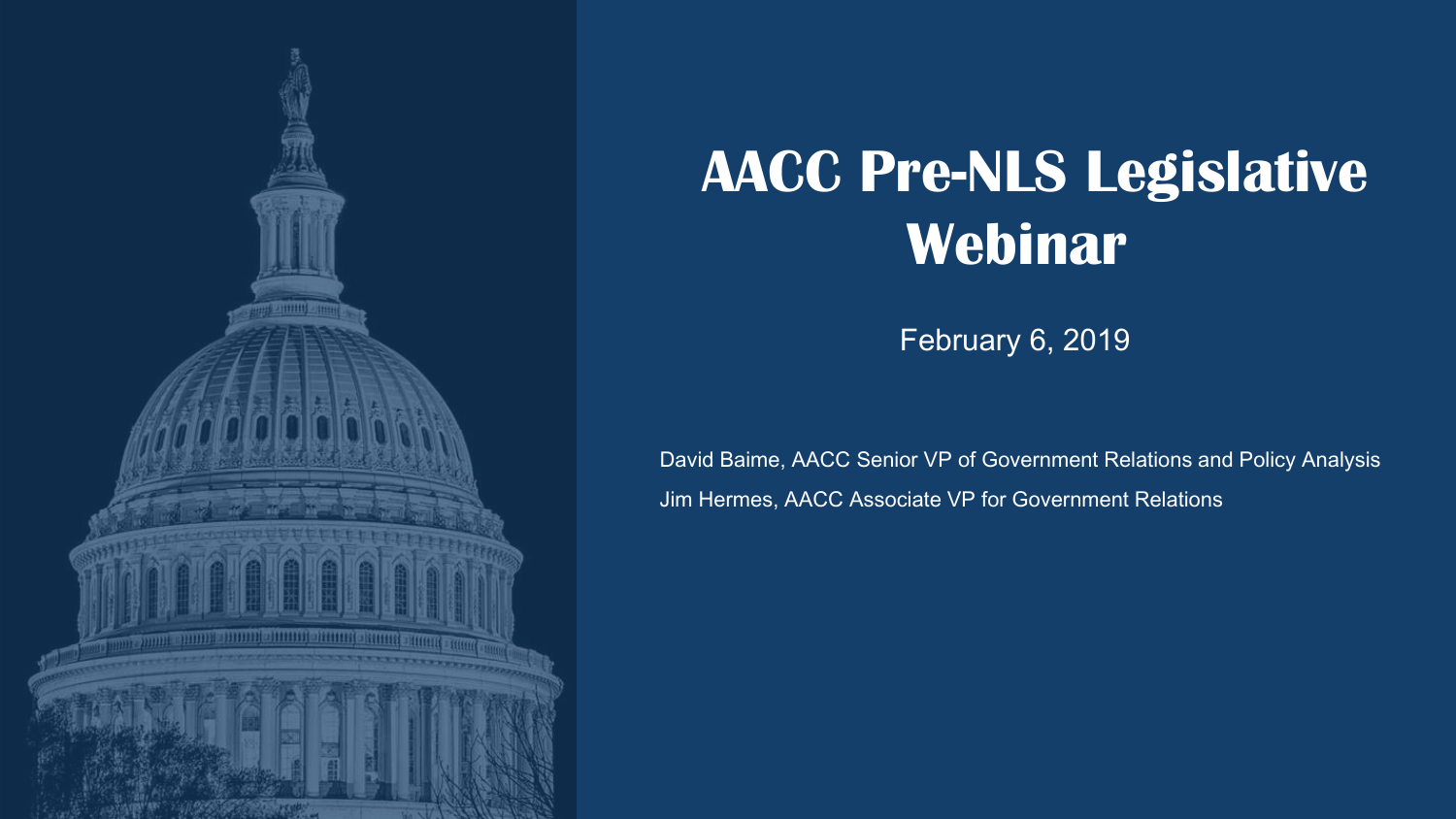#### **OVERVIEW**

- **116th Congress Political Landscape**
- NLS "Green Sheet"
	- **Strengthen Pell Grants**
	- **Invest in Education and Workforce Development**
	- Reauthorize the Higher Education Act
	- **Support Dreamers**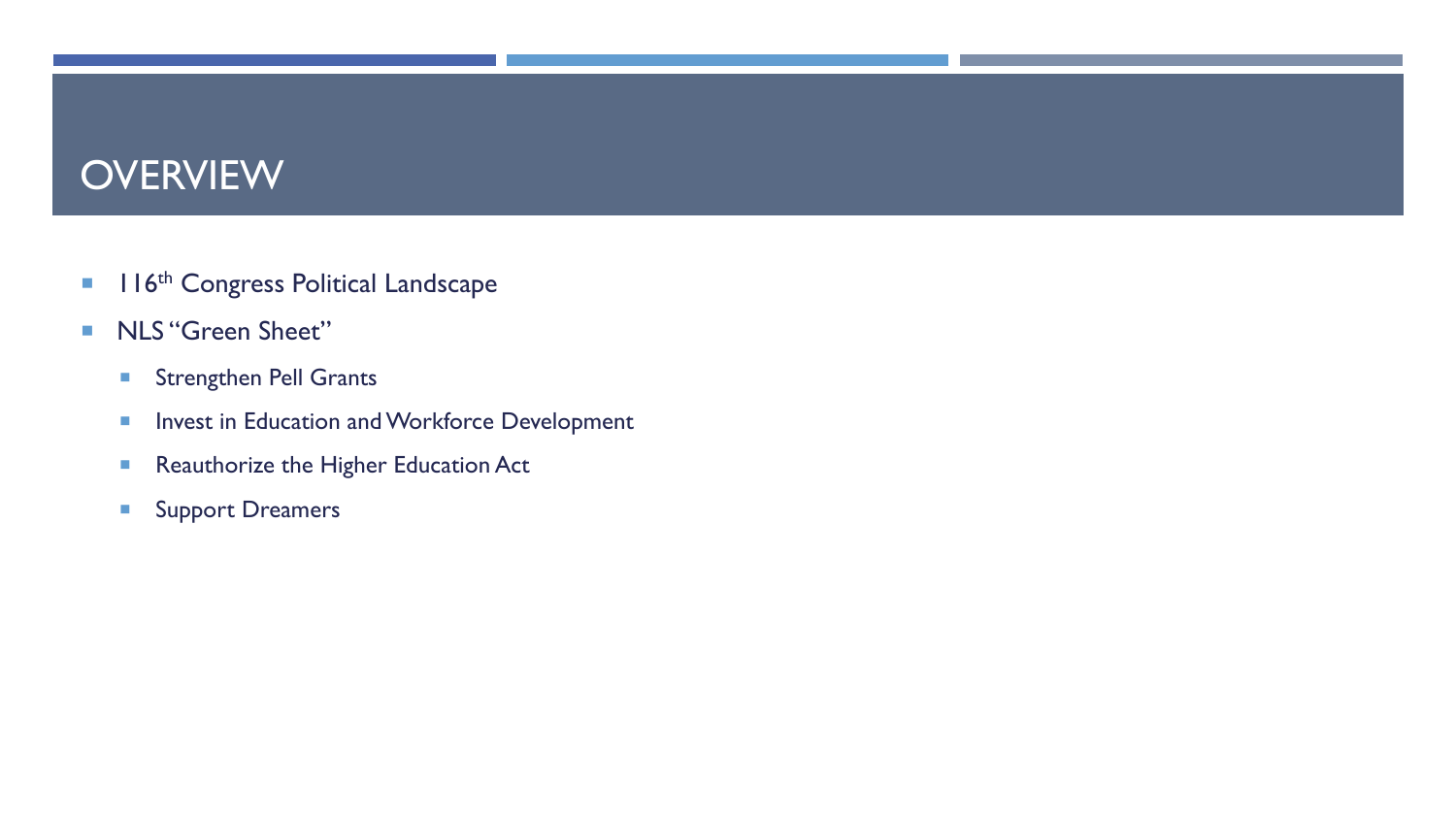#### 116TH CONGRESS POLITICAL LANDSCAPE

- **Democrats Control House with 235-198 Majority** 
	- **Dems picked up 40 seats, two seats (NC-9, PA-12) are open.**
- Senate Republicans Expanded Majority by Two Seats (to 53-47)
- Fundamental Congressional Dynamics Flipped But in Many Ways the Same
	- **House will now pass Democratic priorities, many of which will struggle to get 60 votes in Senate, much as Republican** House bills did in prior Congresses.
	- **Senator Majority Leader McConnell reluctant to bring up measures that President Trump will not sign.**
	- **Presidential politics will quickly loom large, particularly in Senate.**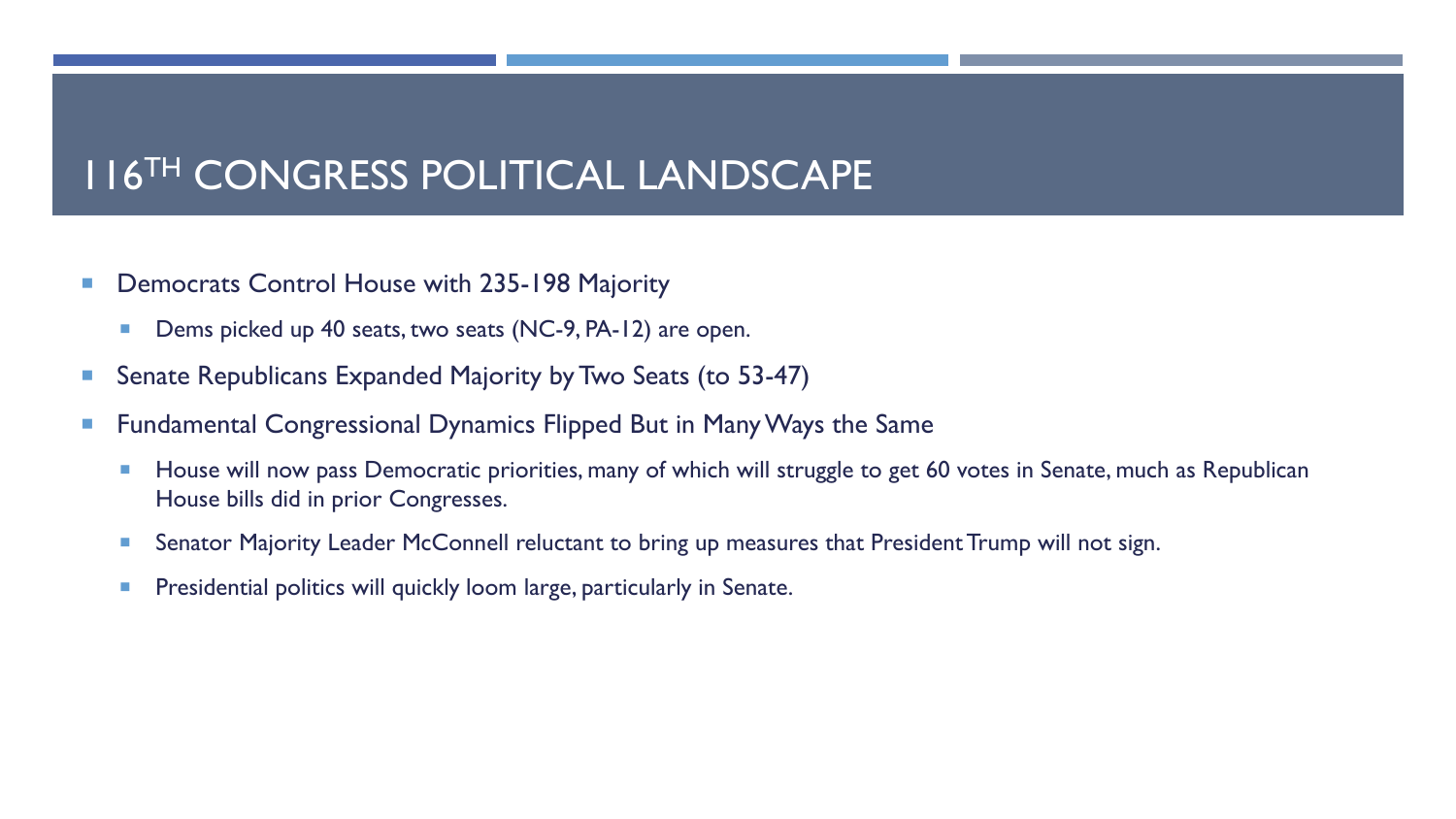# 116TH CONGRESS: KEY COMMITTEES

- House Education and the Workforce Committee Once Again House Education and Labor Committee
	- Chaired by Bobby Scott (VA)
		- Ranking Member: Virginia Foxx (NC)
	- Susan Davis (CA) to chair Higher Education and Workforce Investment subcommittee ("Investment" is new term)
		- Ranking Member Lloyd Smucker (PA)
	- **Subcommittee members:**
	- D: Raul Grijalva (AZ), Joe Courtney (CT), Gregorio Kilili Sablan (MP-at-large), Suzanne Bonamici (OR), Mark Takano (CA), Alma Adams (NC), Donald Norcross (NJ) Susie Lee (NV), Pramila Jayapal (WA), Josh Harder (CA), Andy Levin (MI), Ilhan Omar (MN), Joaquin Castro (TX) Lori Trahan (MA), David Trone (MD)
	- R: Brett Guthrie (KY), Glenn Grothman (WI), Elise Stefanik (NY), Mark Walker (NC), Jim Banks (IN), James Comer (KY), Ben Cline (VA), Russ Fulcher (ID), Steve Watkins (KS), Dan Meuser (PA), William Timmons (SC)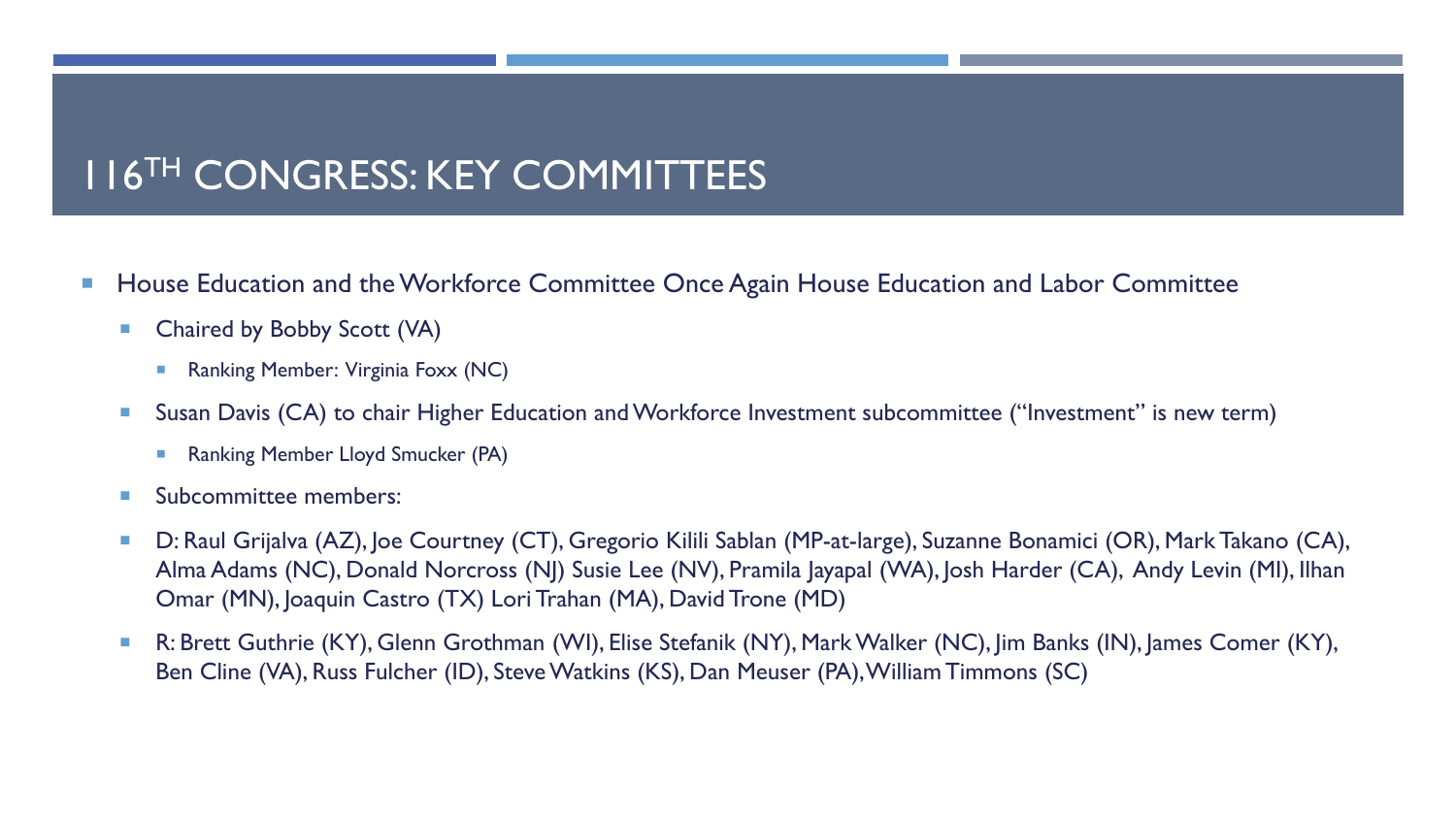## 116TH CONGRESS: KEY COMMITTEES

- Senate HELP Committee Membership Relatively Stable
	- Same leadership: Chair Lamar Alexander (R-TN) and Ranking Member Patty Murray (D-WA)
	- New members: Mitt Romney (R-UT), Mike Braun (R-IN), Jacky Rosen (D-NV)
- **House Labor, HHS and Education Appropriations Subcommittee** 
	- **New chair: Rosa DeLauro (D-CT)**
	- Ranking Member: Tom Cole (R-OK)
	- New Dem members: Lois Frankel (FL), Cheri Bustos (IL), Bonnie Watson Coleman (NJ)
- Senate LHHS Subcommittee Nearly Identical to 115<sup>th</sup> Congress
	- Cindy Hyde-Smith (R-MS) replaces Thad Cochran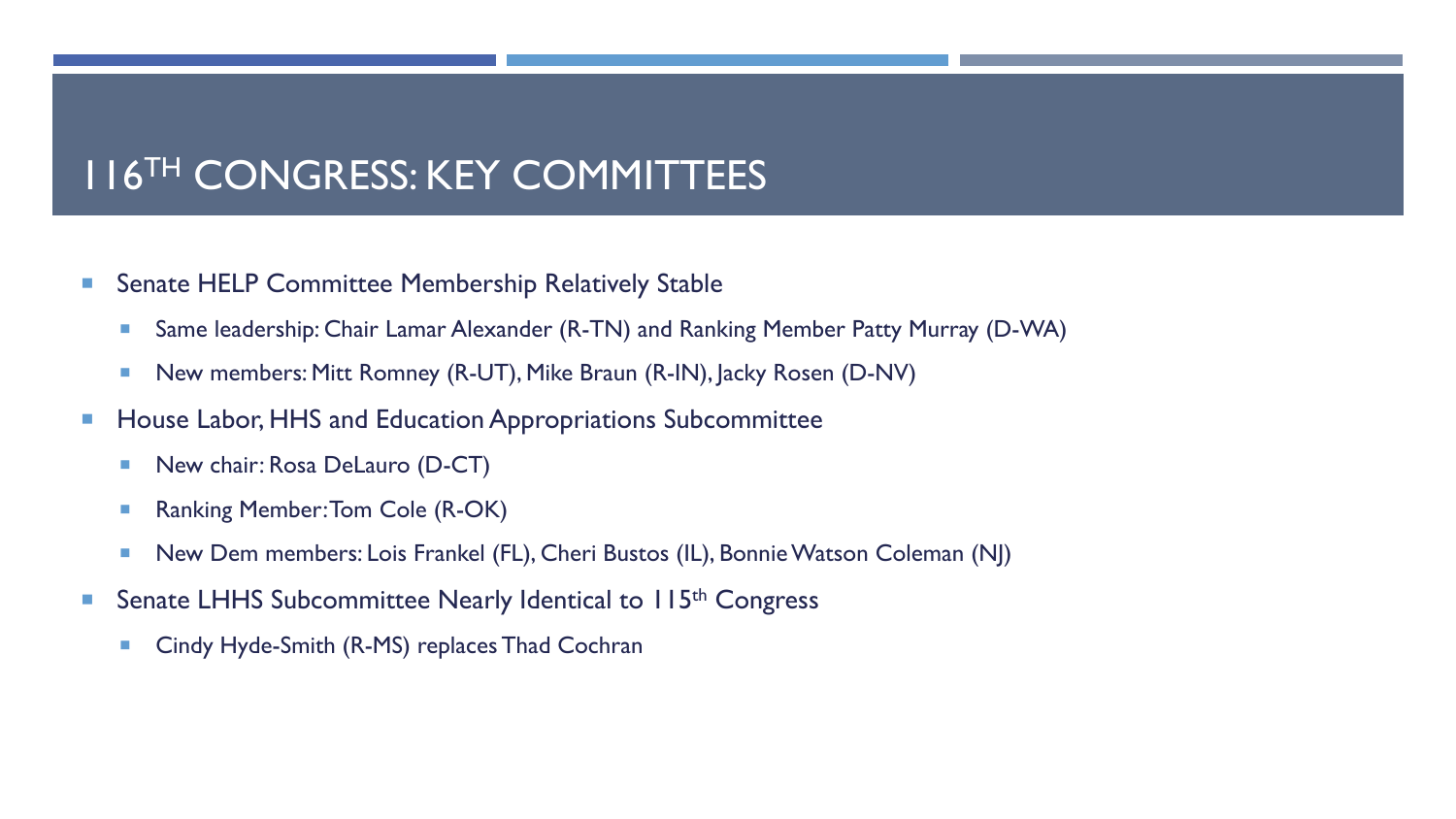# THE "GREEN SHEET"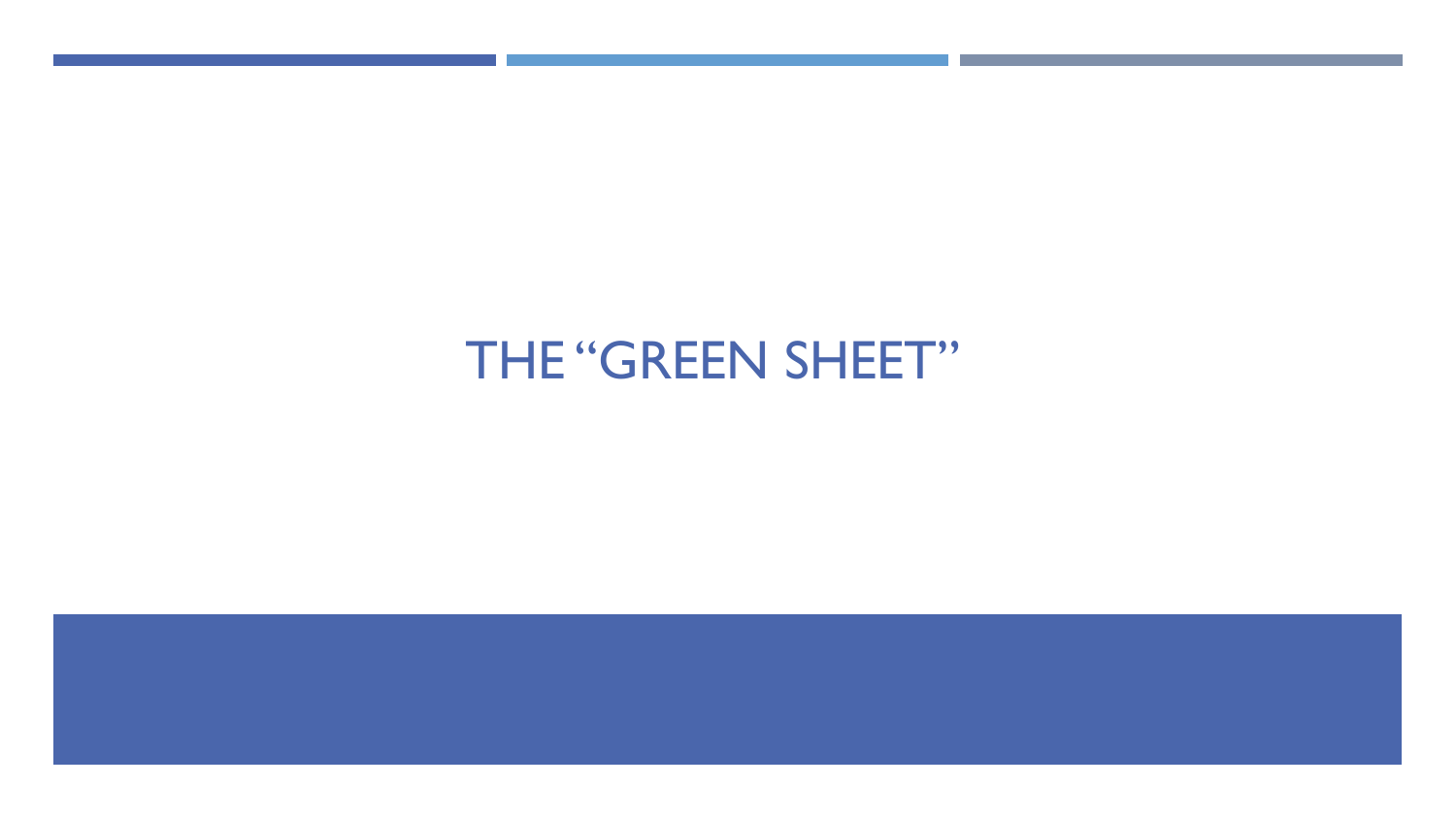# STRENGTHEN PELL GRANTS

- Expand Eligibility for Students Enrolled in Short-Term, Workforce-Oriented Programs
- **Background** 
	- **The Pell Grant Program is a remarkable success and provides awards to about 2.5 million community college students each year.** The program retains strong bipartisan support, but securing adequate and predictable funding remains a challenge.
- **Talking Points** 
	- **Short-term training programs offer opportunities for students to quickly increase their skill level and earning potential. Yet program** cost remains a barrier for the many low-income students who lack Pell Grant support.
	- Lowering the threshold for Pell Grant eligibility to 150 clock hours (from the current 600) will enable more individuals to access training for jobs in high-need fields.
	- **The Senate's bipartisan JOBS Act (sponsored by Senators Kaine and Portman) addresses this need by creating Pell Grant eligibility** for short-term programs, including non-credit programs.
	- The concept has generated significant bipartisan support, but there is opposition from four-year colleges.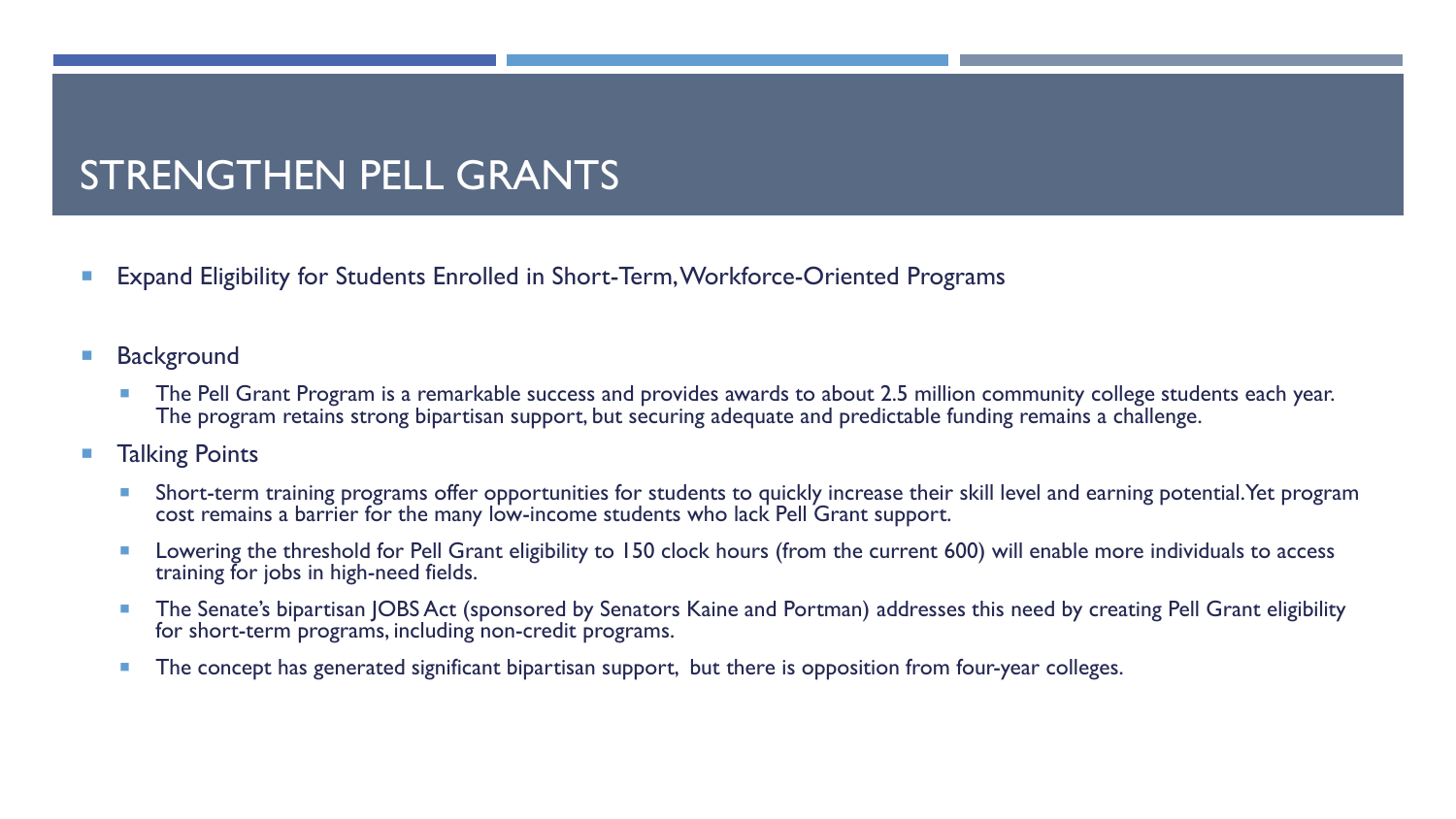### STRENGTHEN PELL GRANTS

- Increase the Pell Grant Maximum Award by Indexing it to Inflation
- **Talking Points** 
	- **Pell Grants assist low-income students with tuition and fee payments and also cover other expenses of the full cost of** attendance. Increasing the maximum award reduces the need for student borrowing.
	- Raising the maximum award level also increases the minimum award level, thereby expanding the number of students who receive a Pell Grant.
	- **Automatic inflationary adjustments to the maximum grant ended two years ago, and a renewed commitment and related** policy is required to sustain the impact of the grant on students.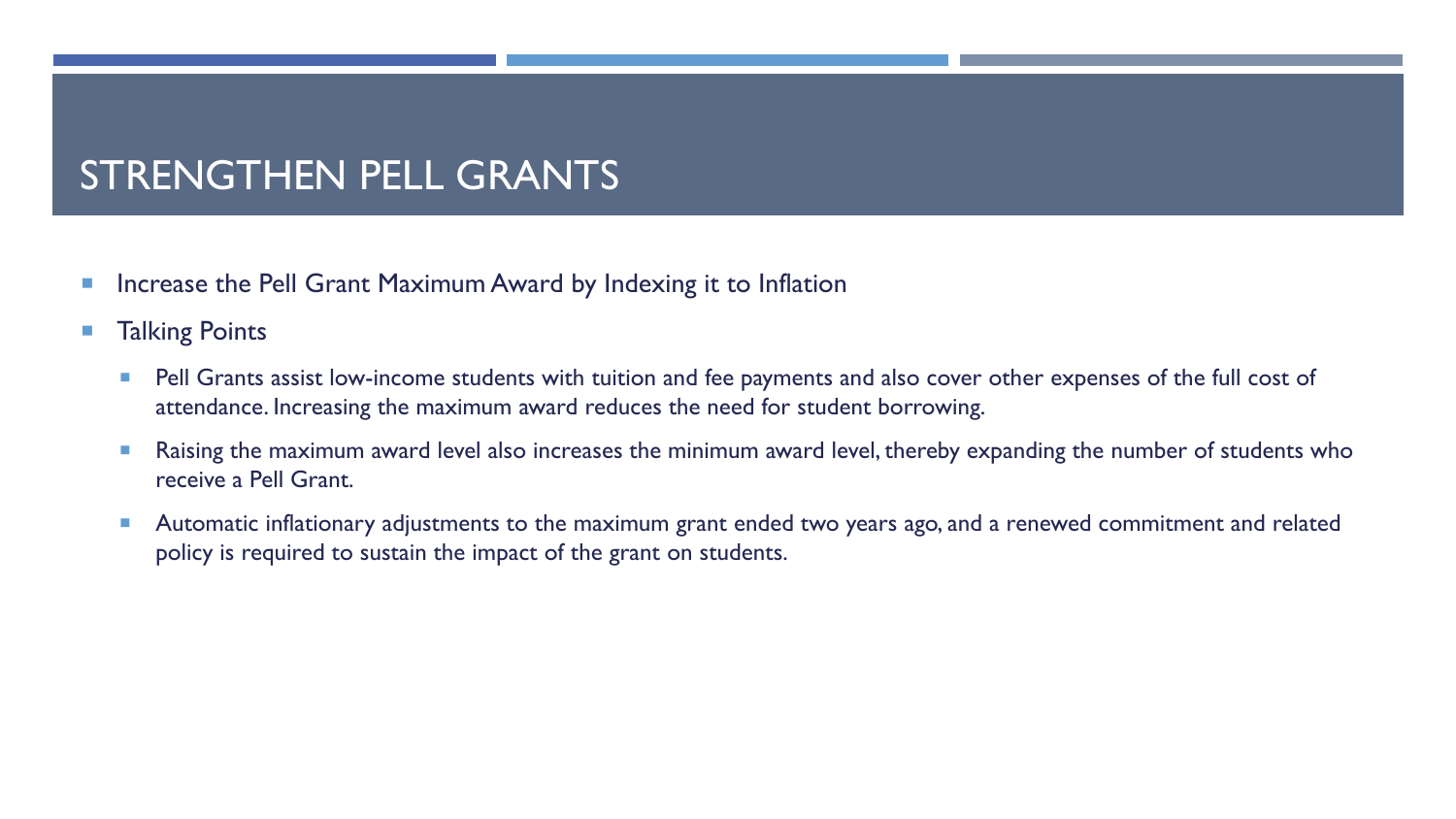# STRENGTHEN PELL GRANTS

- Second Chance Pell Grants Facilitate Postsecondary Education for Qualified Incarcerated Individuals
- **Background** 
	- **There is growing Congressional and public support for giving incarcerated individuals a better opportunity to** develop their skills and other positive traits through higher education.
- **Talking Points** 
	- **Diding 1** Overturning the ban on Pell for incarcerated individuals will increase their likelihood of securing employment upon release, thereby reducing recidivism.
	- **This investment will have a positive return on investment by reducing prison expenditures and generating tax revenues from** formerly incarcerated individuals.
	- **IF** In order to participate in the current experimental sites initiative, incarcerated individuals must meet all Pell Grant eligibility criteria. This is a model on which expanded eligibility can be built.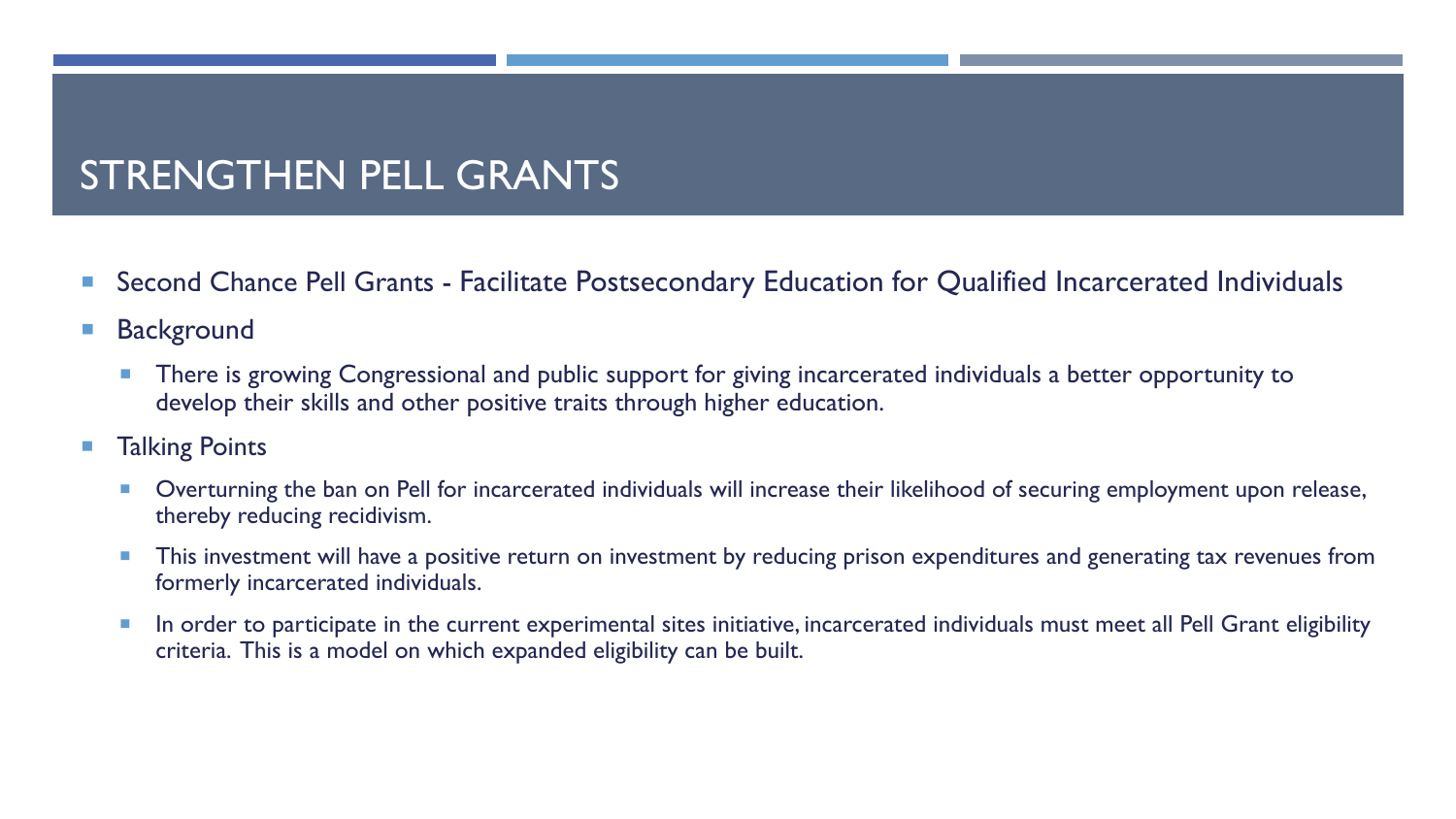# **INVEST IN EDUCATION AND WORKFORCE DEVELOPMENT**

- **Provide Sufficient Funding For Higher Education And Workforce Development** 
	- **Investments in Education and Training Generate Social and Economic Dividends** 
		- **The Labor, Health and Human Services, and Education appropriations bill must provide necessary support for key community college programs. This** can only be achieved by significantly raising the overall non-defense discretionary (NDD) spending cap in FY 2020.
- **Background** 
	- **Congress must pass budget deal to raise NDD spending caps.** 
		- **Non-defense discretionary programs would decrease by \$55 billion (9%) without a deal.**
	- **FY 2020 budget and appropriations process delayed by shutdown.** 
		- **Administration budget not out until March 11.**
- Talking Points
	- **Investments in higher education and workforce training yield significant economic and social dividends.**
	- Needed investments cannot be made without significantly increased budget caps in FY 2020.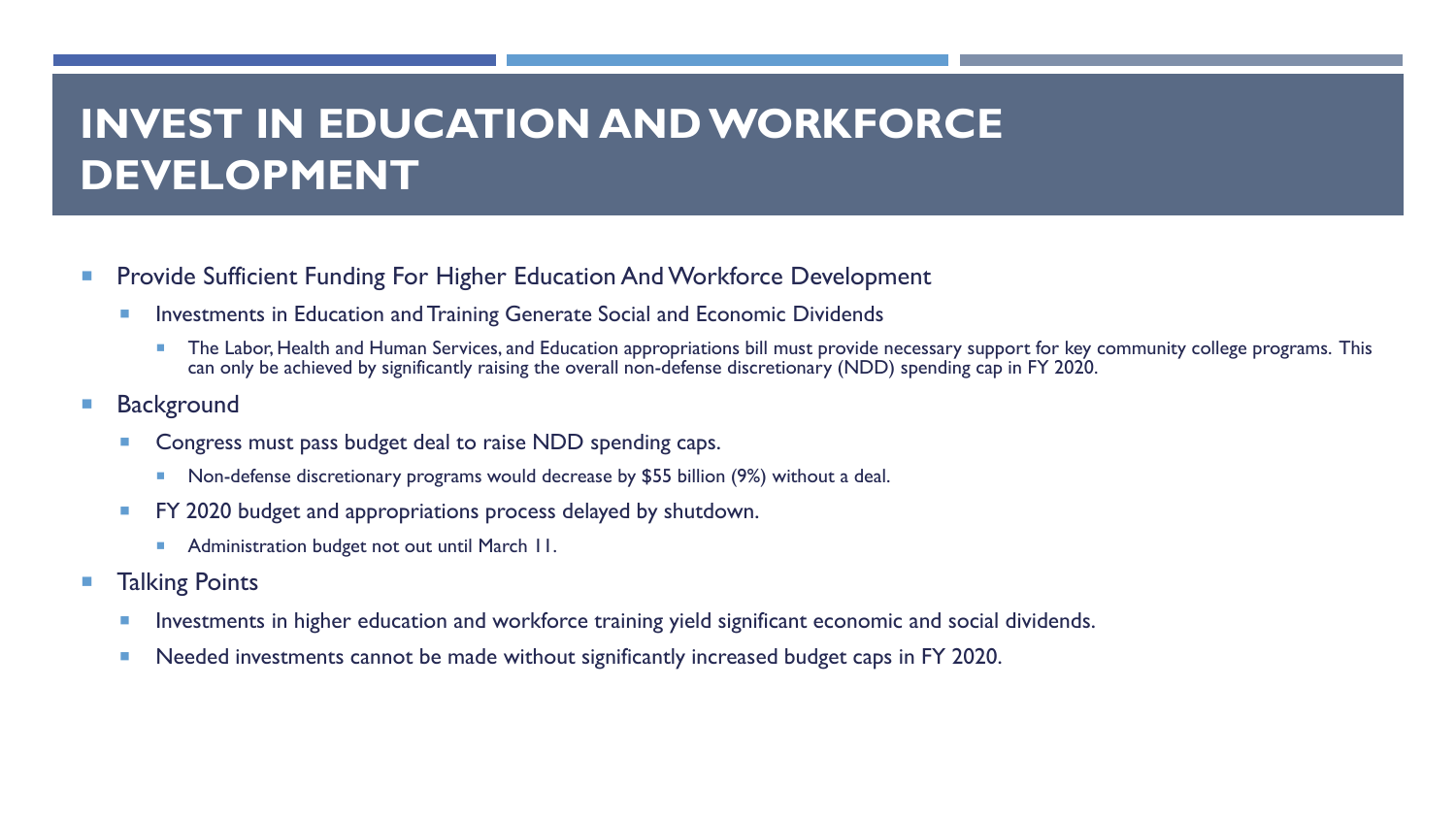# **INVEST IN EDUCATION AND WORKFORCE DEVELOPMENT**

- **Support Student Access And Success** 
	- Pell Grants, SEOG, Federal Work Study, TRIO, GEAR UP, CCAMPIS
		- Strengthen the Pell Grant program by providing additional aid to students and provide additional funding for the Supplemental Educational Opportunity Grants (SEOG), Federal Work-Study, TRIO, GEAR UP, the Child Care Access Means Parents in School (CCAMPIS) programs.
- **Strengthen Under-Resourced Institutions** 
	- **Minority Serving Institutions, HBCUs, Tribal Colleges, Strengthening Institutions** 
		- **Increase current funding for institutional aid programs, including: Title III-A Strengthening Institutions Program; Strengthening Historically Black** Colleges and Universities; the Developing Hispanic-Serving Institutions programs; and other programs serving traditionally underrepresented populations.
- Bolster Job Training And Career And Technical Education
	- **Adult Basic Education, Perkins CTE, WIOA, ATE** 
		- **Increase funding for Perkins Career and Technical Education (CTE) programs, Adult Basic and Literacy Education state grants, state grants under the** Workforce Innovation and Opportunity Act (WIOA), and NSF's Advanced Technological Education (ATE) program to support needs in these areas.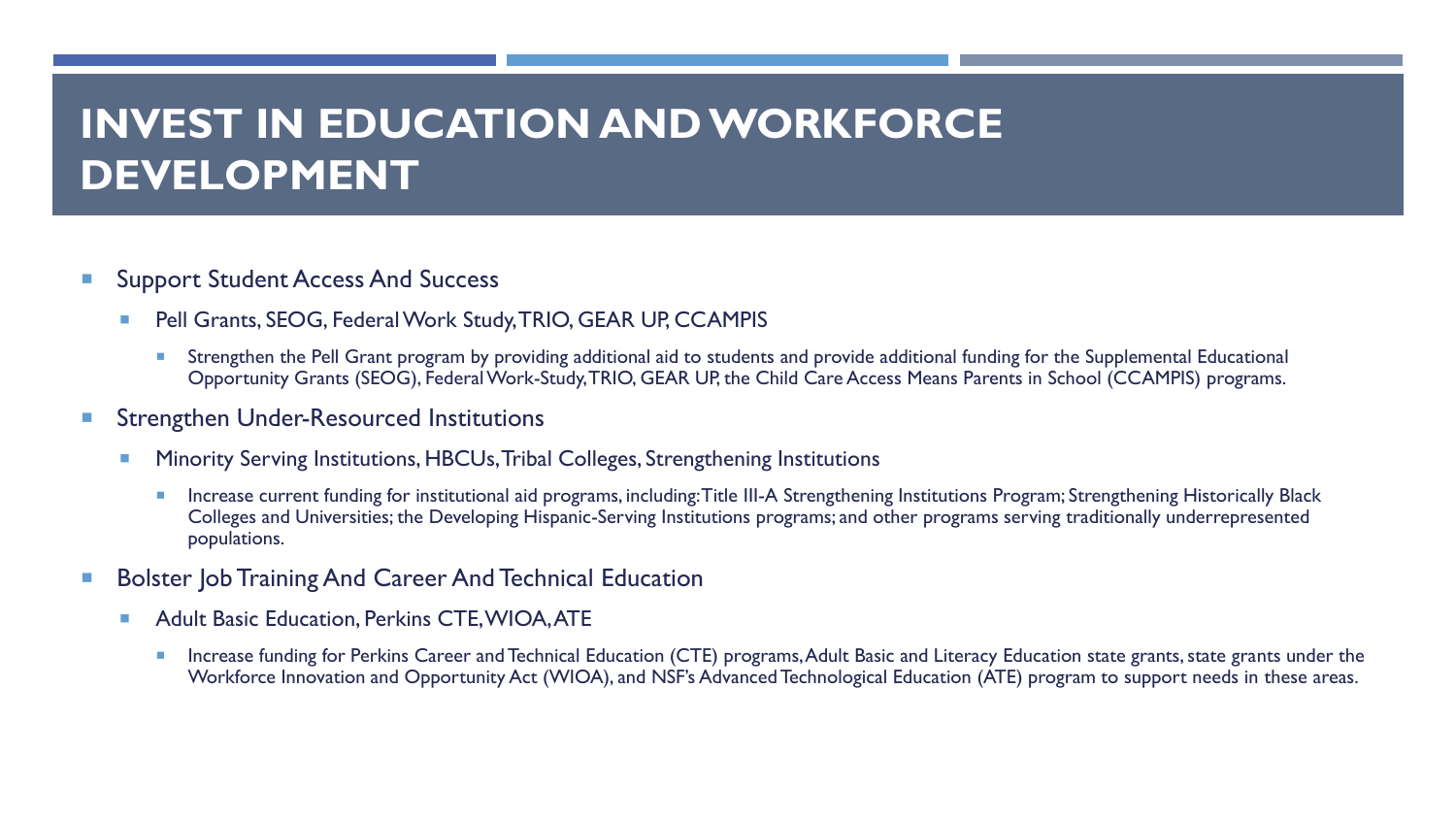#### **REAUTHORIZE THE HIGHER EDUCATION ACT**

- Oppose New Risk Sharing Penalties
	- **EXECOMMUNITY Colleges Oppose Federal Financial Penalties Based on Borrowing, Student Aid, or Outcome**
- **Background** 
	- The Higher Education Act (HEA) is up for reauthorization in the current Congress, and AACC strongly supports this effort. Community colleges have a tremendous amount at stake in this process, and continue to adamantly oppose risk-sharing proposals.
- **Talking Points** 
	- Community colleges faithfully administer federal programs but cannot guarantee all related outcomes. For example, institutions cannot control who receives student loans and do not collect them, so holding them responsible for student loan repayments is not reasonable.
	- Community colleges currently engage in "risk sharing" through the existence of state and local financial support. This funding exceeds 50% of annual revenues and is much greater than funding provided indirectly through student aid programs.
	- Community colleges simply do not have the resources to absorb financial penalties. Risk sharing would almost inevitably result in either increased student costs or reduced educational services.
	- Risk sharing unfairly penalizes institutions that serve high percentages of academically at-risk students. Community colleges are dedicated to serving these students and will continue to do so regardless of new, albeit misguided, federal policies. Meanwhile, selective institutions that enroll fewer at-risk students will generally avoid sanctions.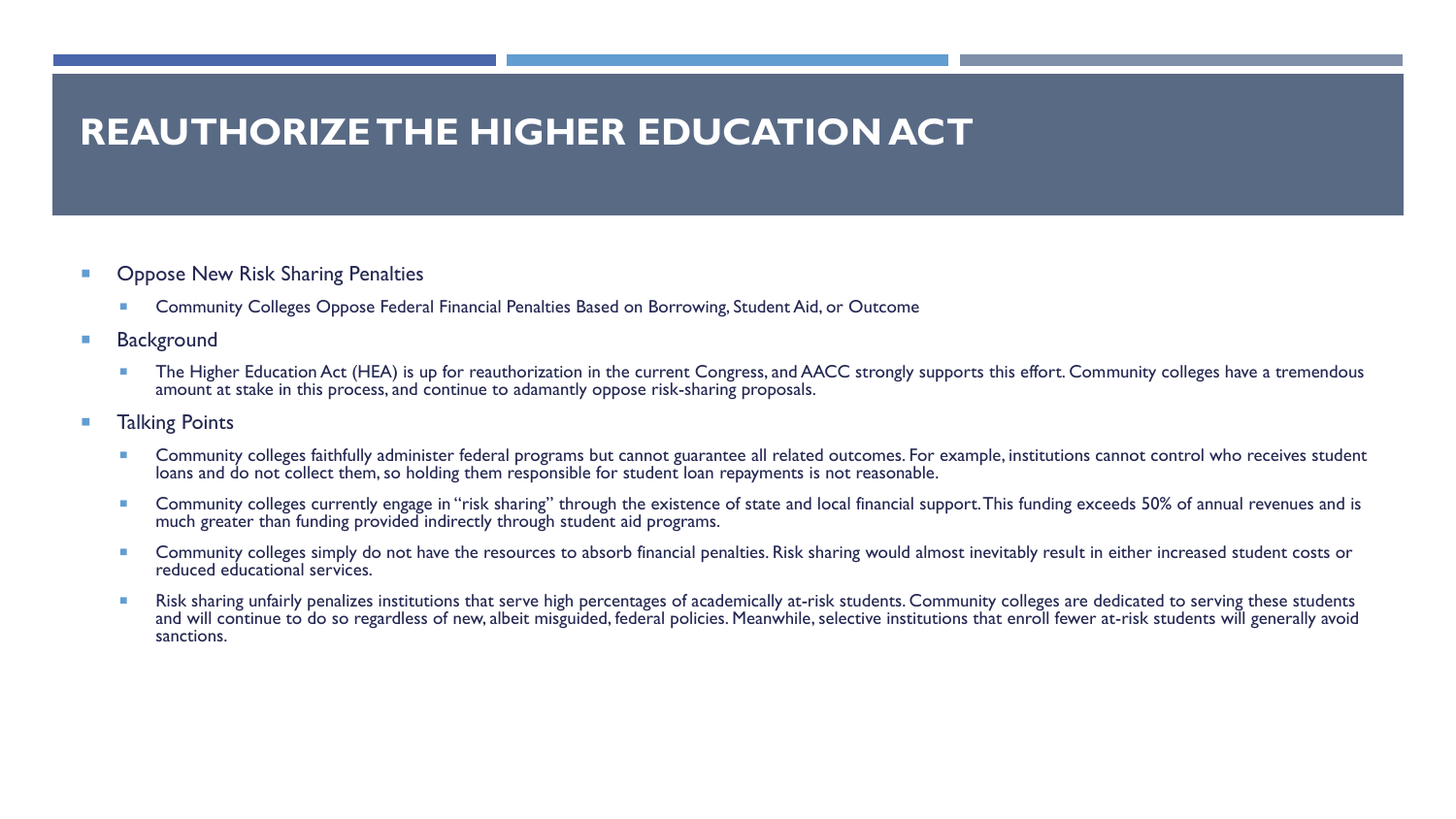# **REAUTHORIZE THE HIGHER EDUCATION ACT**

- Reduce Debt For Community College Students
	- **Improve Federal Student Loans and Campus-Based Aid** 
		- **Link loan limits to enrollment intensity as well as degree and program type. Maintain subsidized federal loans for low-income students. The allocation formulas for Federal** Work-Study and Supplemental Educational Opportunity Grants should ensure that needy students at all institutions have equitable access to funds.
- Talking Points
	- Unnecessary borrowing can be curbed when maximum loan amounts are tailored to the length of a student's program and their enrollment intensity. While relatively few community college students borrow, they continue to default at unacceptably high rates. Limiting borrowing can help reduce defaults.
	- Colleges need new tools to reduce student borrowing for broad categories of students whose likelihood of repayment is relatively low.
	- Retaining the in-school interest subsidy for students who demonstrate financial need reduces their cost of college and helps students move into family-sustaining careers upon graduation. Community college students are particularly reliant on interest subsidies to help finance their educations.
	- **Funds for the key Federal Work-Study and SEOG programs continue to be allocated largely on the basis of previous participation, rather than current student need.** This runs entirely contrary to all principles of equity and should be jettisoned – limited funds should be made available to institutions strictly on the grounds of the relative financial need of their students.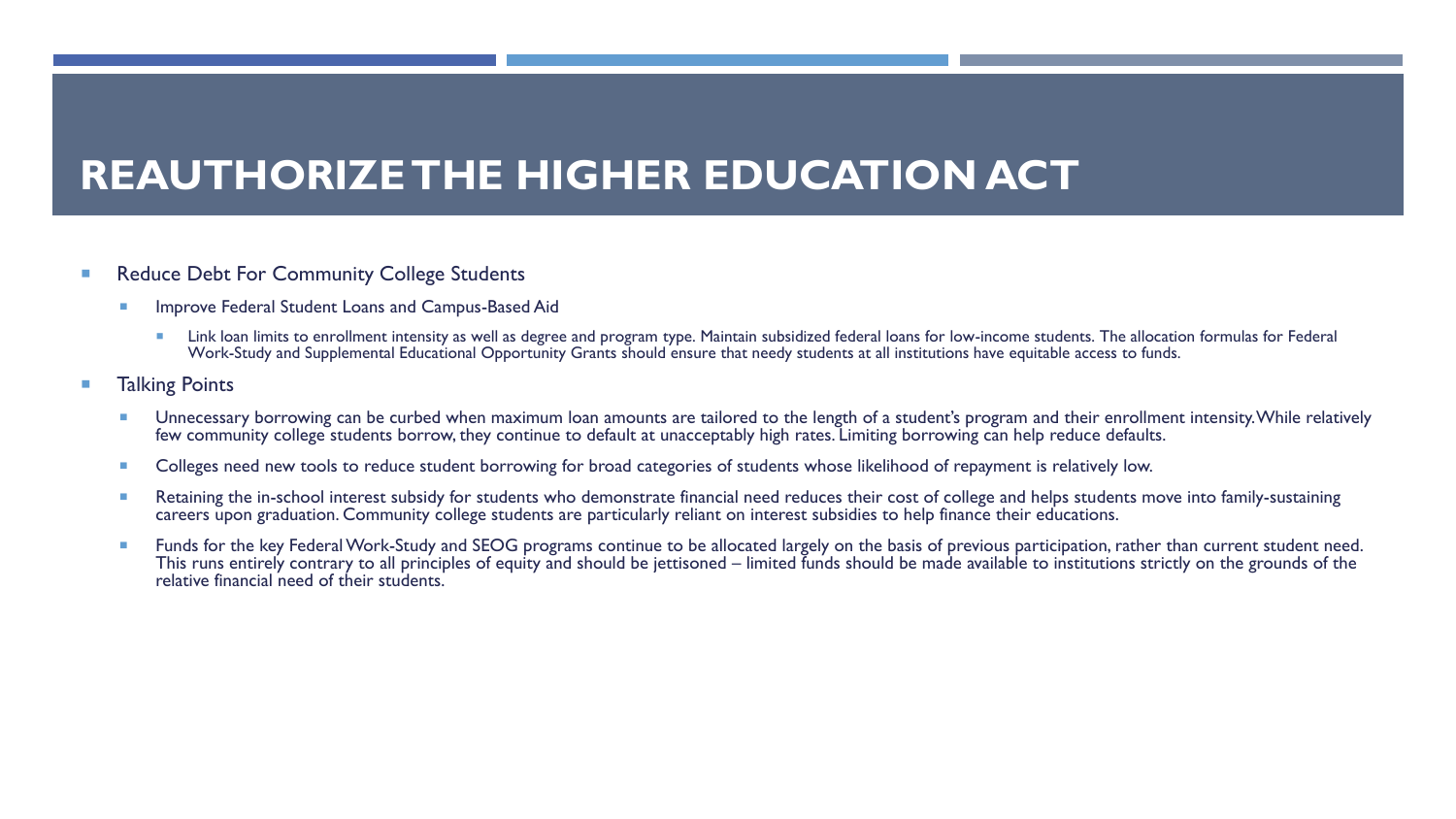# **REAUTHORIZE THE HIGHER EDUCATION ACT**

#### **Enhance Transparency And Data**

- **EXP** Create a National Student Unit Record Data System to Track Completion and Earnings
	- An effectively implemented unit record data system would reduce administrative costs and produce more relevant and comprehensive data than are currently being generated.
- **Talking Points** 
	- A comprehensive unit record data system will produce an accurate accounting of the nation's postsecondary education system, which still does not exist. This system will allow prospective students as well as policymakers to make better decisions about postsecondary education.
	- Incorporating transfers-out as well as a realistic measure for the pathways of community college students 300% of the "normal time" to completion – will improve the public's understanding of actual community college success.
	- Linking the postsecondary education data system to federal wage records will finally enable prospective students to be savvy consumers about which higher education program is likely to provide the greatest economic opportunity.
	- An effectively implemented unit record data system would reduce administrative costs, in part by eliminating redundancy in the data that are currently reported to a variety of federal, state, local and private entities.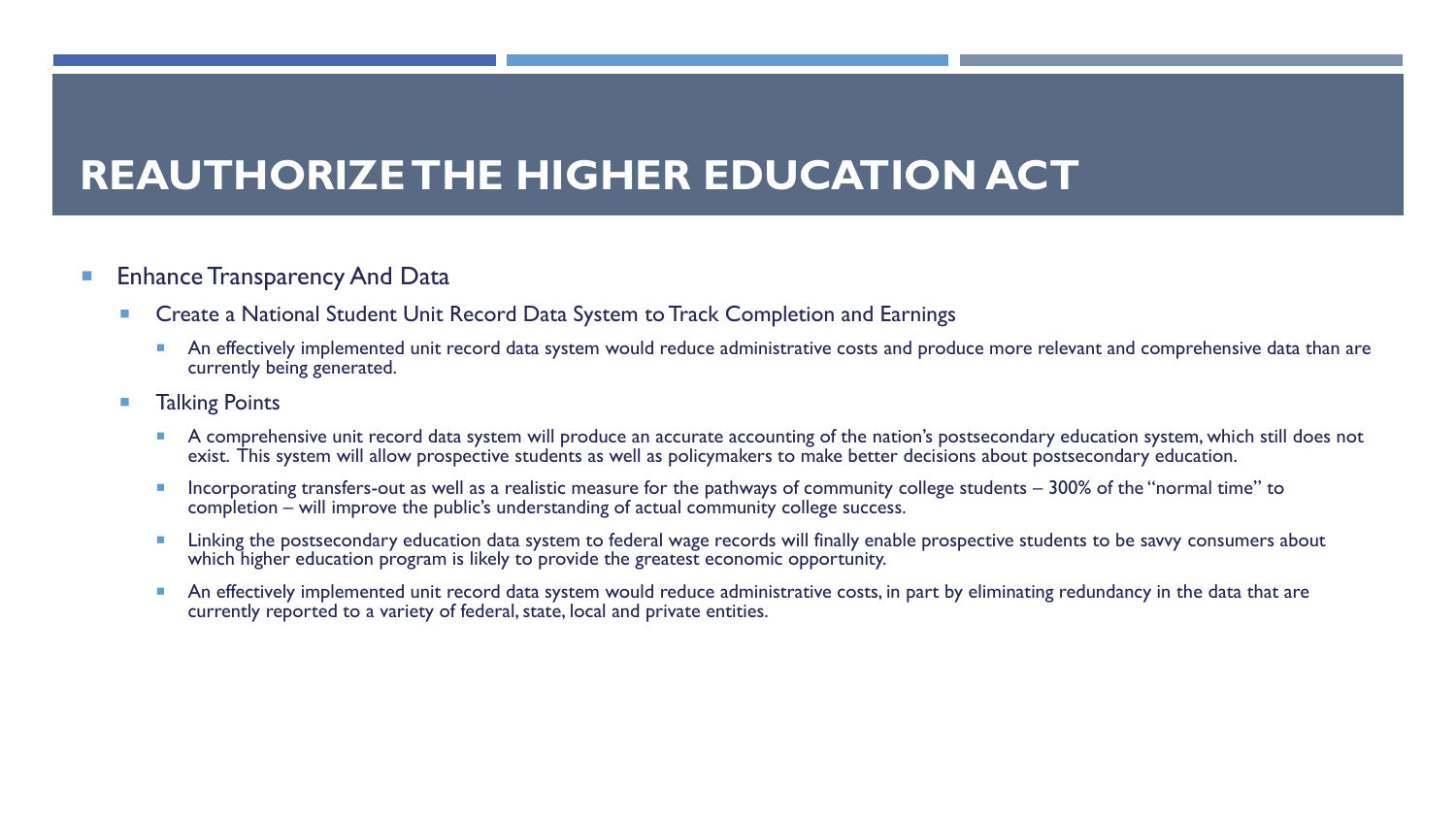# **SUPPORT DREAMERS**

#### **Assist Students Impacted By The DACA Rescission**

- **Enact the Dream Act to Provide Dreamers with Permanent Legal Status** 
	- The Dream Act provides a path to citizenship for undocumented young people, including the thousands of students who are currently enrolled in the Deferred Action for Childhood Arrivals (DACA) program. These individuals were brought to the U.S. as minors and frequently have no ties to the countries from which they came. The administration's DACA rescission, which has been blocked by federal courts, leaves thousands of young people, including many students, in a precarious status. The Dream Act is needed to permanently enable them to reach their full potential, benefitting the entire country in the process.
- **Background** 
	- Failed Attempts to Pass Immigration Bills Last Year and in Previous Congresses
	- Courts Have Kept DACA Operating
	- Not a Part of Ongoing Discussions Over Border Security
- **Talking Points** 
	- Legislation is necessary to provide Dreamers a path to permanent legal status and citizenship. There is support for this concept in both parties.
	- Dreamers are Americans in every way but official status little or no ties to their countries of origin.
	- Community colleges educate thousands of Dreamers who are striving to attain a higher education. Only a permanent solution can help these students achieve their full potential, which in turn benefits the country economically and socially.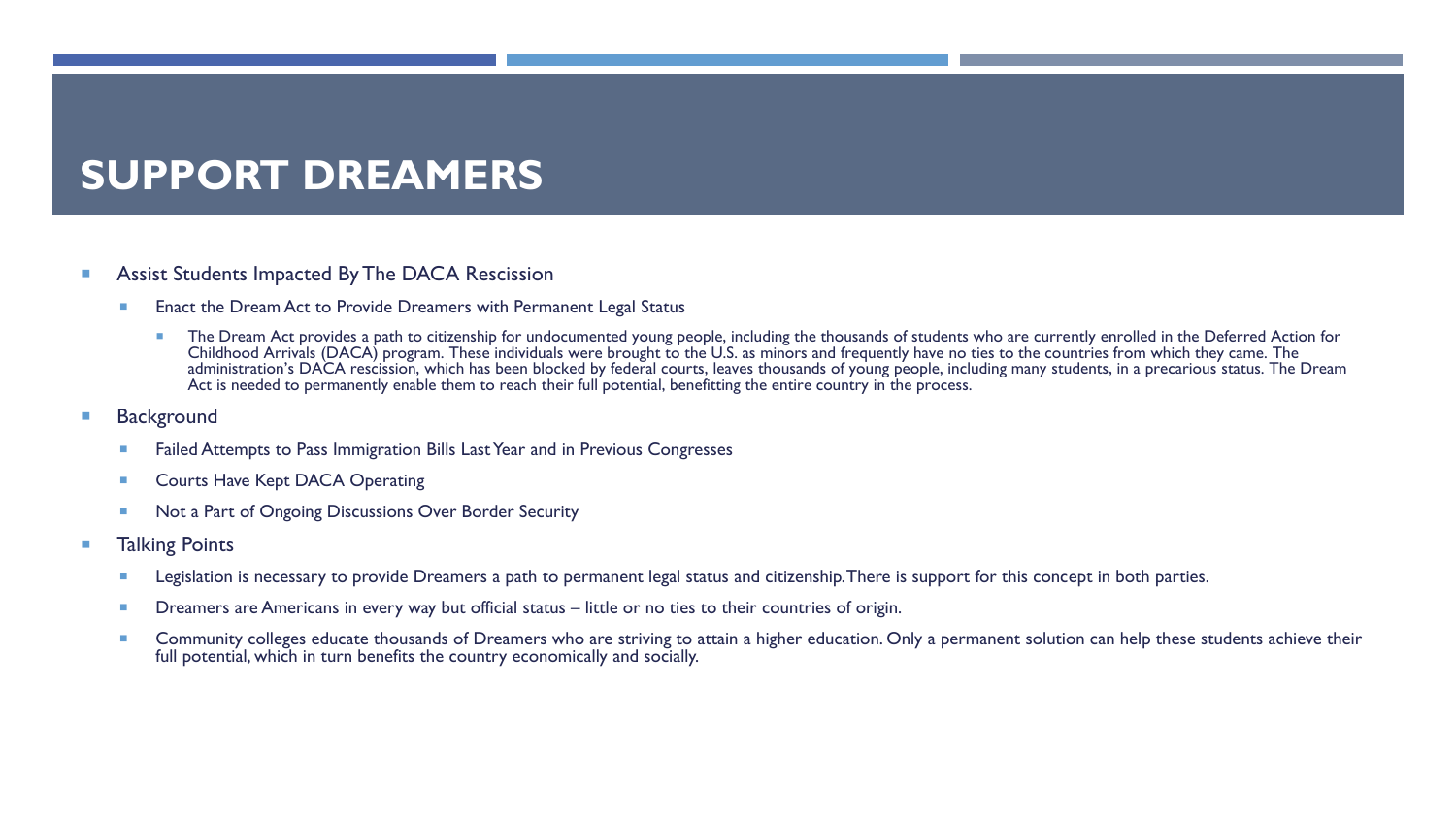

AMERICAN ASSOCIATION OF COMMUNITY COLLEGES

Join us for the 2019 Advocates in Action Conference!

June 10-11

Washington, DC

Register Now for the [Meeting](http://www.cvent.com/events/aacc-s-2019-advocates-in-action/event-summary-22ca17234f34424a96bbae5e90edbb9a.aspx) and the [Hotel](https://www.ihg.com/kimptonhotels/hotels/us/en/find-hotels/hotel/rooms?qDest=2121 P St NW, Washington, DC, US&qCiMy=52019&qCiD=8&qCoMy=52019&qCoD=12&qAdlt=1&qChld=0&qRms=1&qRtP=6CBARC&qIta=99801505&qGrpCd=AA3&qSlH=WDCPA&qAkamaiCC=US&qBrs=re.ic.in.vn.cp.vx.hi.ex.rs.cv.sb.cw.ma.ul.ki.va&qAAR=6CBARC&qWch=0&qSmP=1&setPMCookies=true&qRad=30&qRdU=mi&srb_u=1&icdv=99801505)!

Limited Capacity!